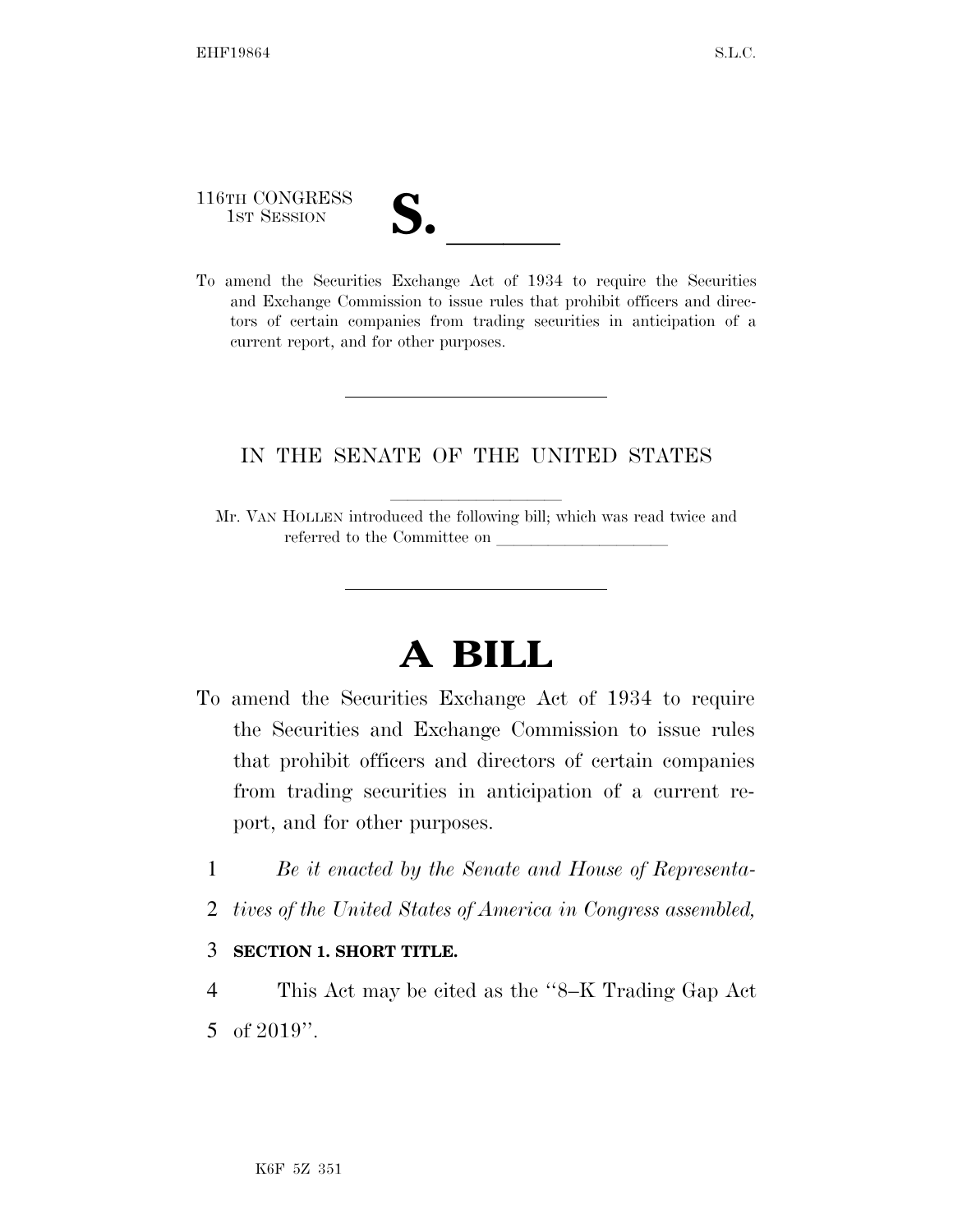$\mathfrak{D}$ 

## **SEC. 2. PROHIBITION ON CERTAIN TRADING IN ANTICIPA-TION OF A CURRENT REPORT.**

 The Securities Exchange Act of 1934 (15 U.S.C. 78a et seq.) is amended by inserting after section 10D (15 U.S.C. 78j–4) the following:

### **''SEC. 10E. PROHIBITION ON CERTAIN TRADING IN ANTICI-PATION OF A CURRENT REPORT.**

 ''(a) PROHIBITION.—Not later than 1 year after the date of enactment of this section, the Commission shall issue rules that require each issuer that is subject to re- porting requirements under section 13(a) or 15(d) to es- tablish and maintain policies, controls, and procedures that are reasonably designed to prohibit executive officers and directors of the issuer from purchasing, selling, or otherwise transferring any equity security of the issuer, directly or indirectly—

 $\qquad$  ''(1) subject to subsection (b)(3)(C), with re- spect to an event described in any of sections 1 through 6 of Form 8–K, during the period beginning on the date on which the event occurs and ending on the date on which the issuer files or furnishes a current report on Form 8–K with respect to the event; and

24  $(2)$  with respect to an event described in sec- tion 7 or 8 of Form 8–K, during the period begin-ning on the date on which the issuer determines that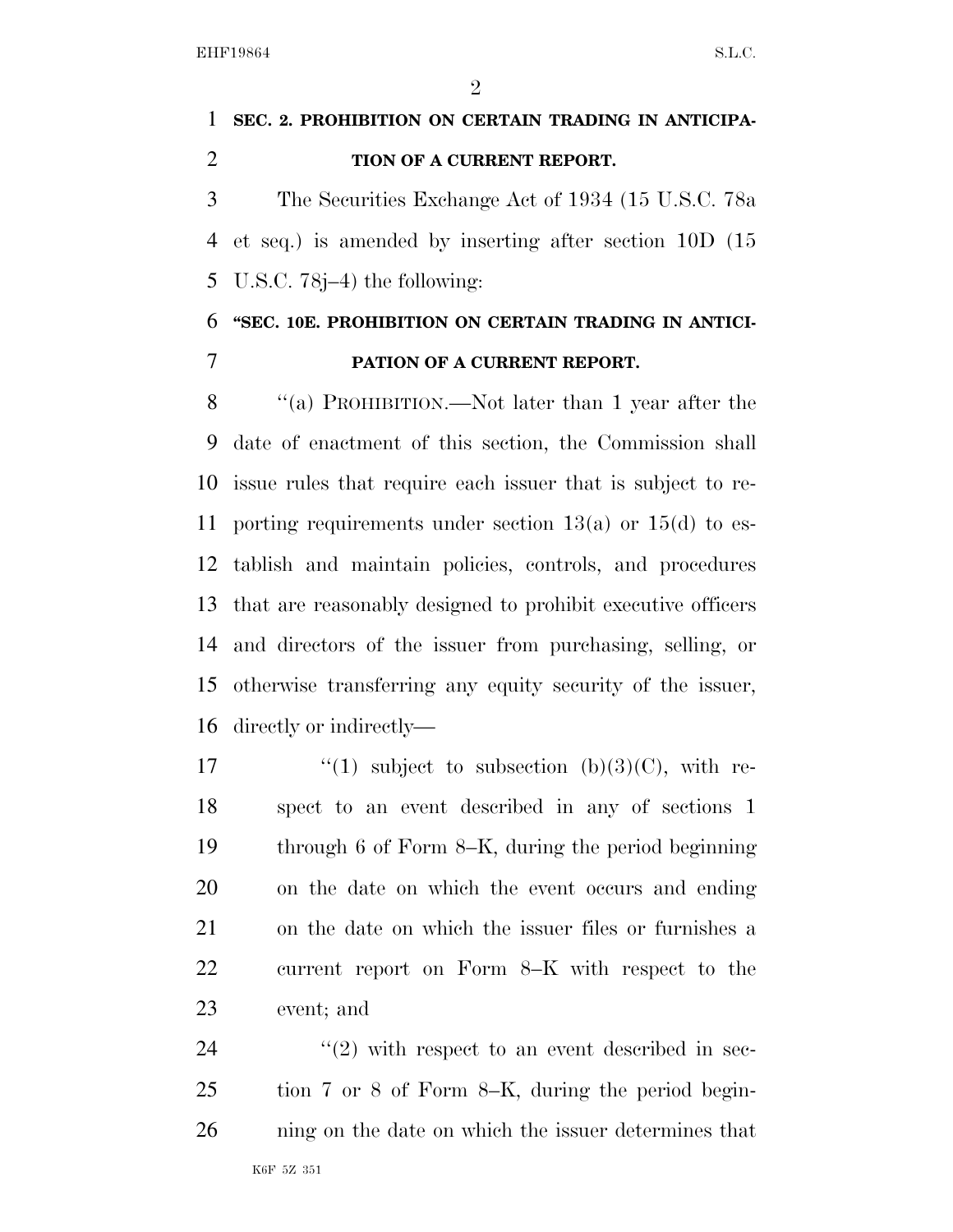| $\mathbf{1}$   | the issuer will disclose the event and ending on the    |
|----------------|---------------------------------------------------------|
| $\overline{2}$ | date on which the issuer files or furnishes a current   |
| 3              | report on Form 8–K with respect to the event.           |
| $\overline{4}$ | "(b) PERMISSIBLE TRANSACTIONS.—In issuing rules         |
| 5              | under subsection (a), the Commission—                   |
| 6              | $\lq(1)$ may exempt from those rules certain            |
| 7              | transactions as the Commission determines to be ap-     |
| 8              | propriate, including those transactions that—           |
| 9              | $\lq\lq$ occur automatically;                           |
| 10             | "(B) are made pursuant to an advance                    |
| 11             | election; or                                            |
| 12             | "(C) except as provided in paragraph $(2)$ ,            |
| 13             | involve a purchase or sale of equity securities         |
| 14             | satisfies the conditions under section<br>$_{\rm that}$ |
| 15             | $240.10b5-1(c)$ of title 17, Code of Federal Reg-       |
| 16             | ulations, or any successor regulation;                  |
| 17             | $\lq(2)$ may not exempt from those rules a trans-       |
| 18             | action made by an executive officer or director of an   |
| 19             | issuer under a plan that—                               |
| <b>20</b>      | "(A) is described in section $240.10b5$                 |
| 21             | $1(c)(1)(i)(A)(3)$ of title 17, Code of Federal         |
| <u>22</u>      | Regulations, or any successor regulation; and           |
| 23             | $\lq\lq (B)$ was adopted—                               |
| 24             | "(i) with respect to an event described                 |
| 25             | in sections 1 through 6 of Form 8–K, dur-               |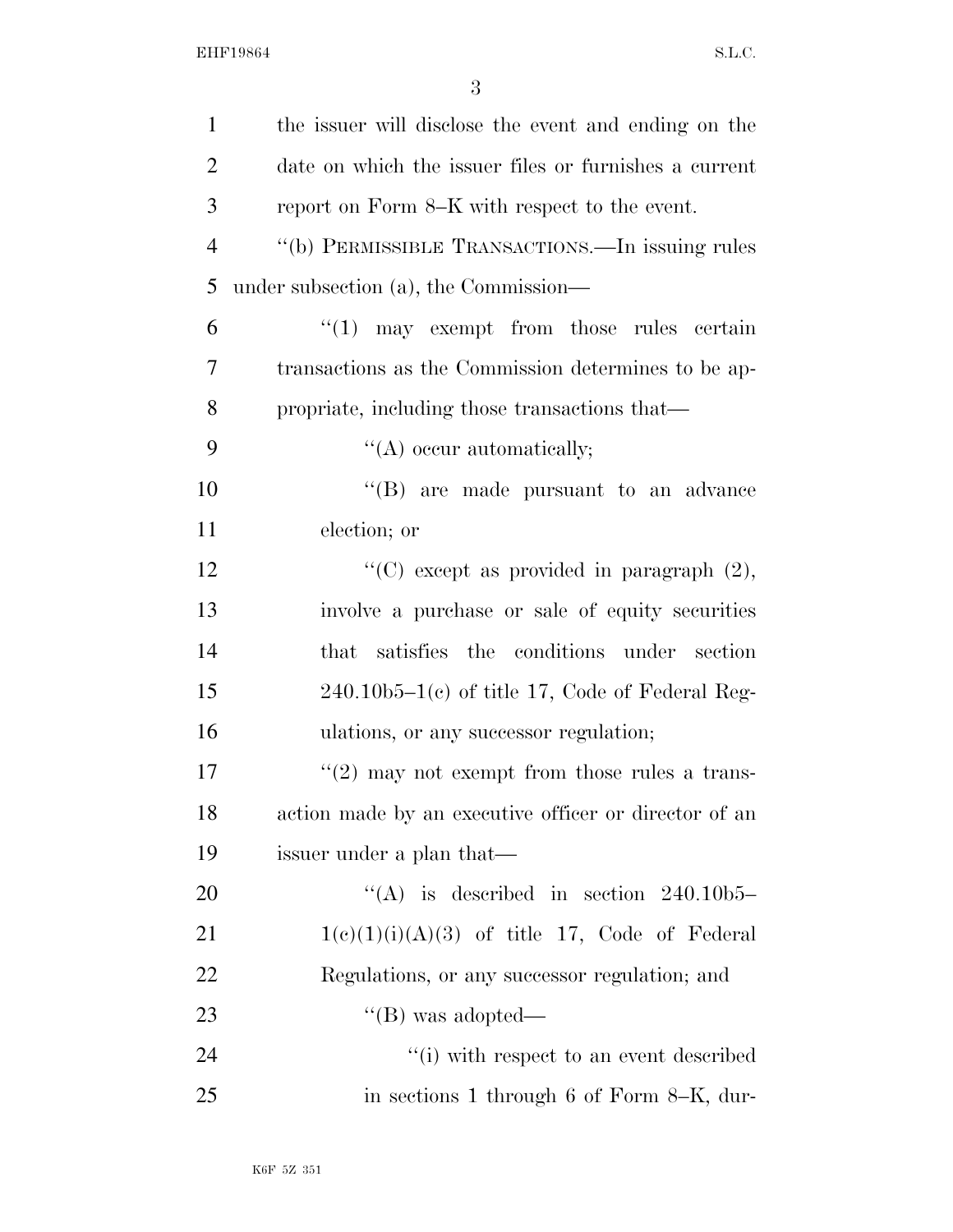EHF19864 S.L.C.

| $\mathbf{1}$   | ing the period beginning on the date on                         |
|----------------|-----------------------------------------------------------------|
| $\overline{2}$ | which the event occurred and ending on                          |
| 3              | the date on which the issuer files or fur-                      |
| $\overline{4}$ | nishes a current report on Form 8–K with                        |
| 5              | respect to the event; and                                       |
| 6              | $``(ii)$ with respect to an event de-                           |
| 7              | scribed in section 7 or 8 of Form 8-K,                          |
| 8              | during the period beginning on the date on                      |
| 9              | which the issuer determines that the issuer                     |
| 10             | will disclose the event and ending on the                       |
| 11             | date on which the issuer files or furnishes                     |
| 12             | a current report on Form 8–K with respect                       |
| 13             | to the event; and                                               |
| 14             | $\cdot\cdot(3)$ shall exempt from those rules—                  |
| 15             | $\cdot$ (A) issuers that are required to adopt and              |
| 16             | administer a code of ethics under section                       |
| 17             | 270.17j-1 of title 17, Code of Federal Regula-                  |
| 18             | tions, or any successor regulation;                             |
| 19             | $\lq\lq (B)$ any other issuer that is registered                |
| 20             | under the Investment Company Act of 1940                        |
| 21             | $(15 \text{ U.S.C. } 80a-1 \text{ et seq.})$ and the investment |
| 22             | advisers of which are required to adopt and ad-                 |
| 23             | a code of ethics under<br>minister<br>section                   |
| 24             | 275.204A-1 of title 17, Code of Federal Regu-                   |
| 25             | lations, or any successor regulation; and                       |